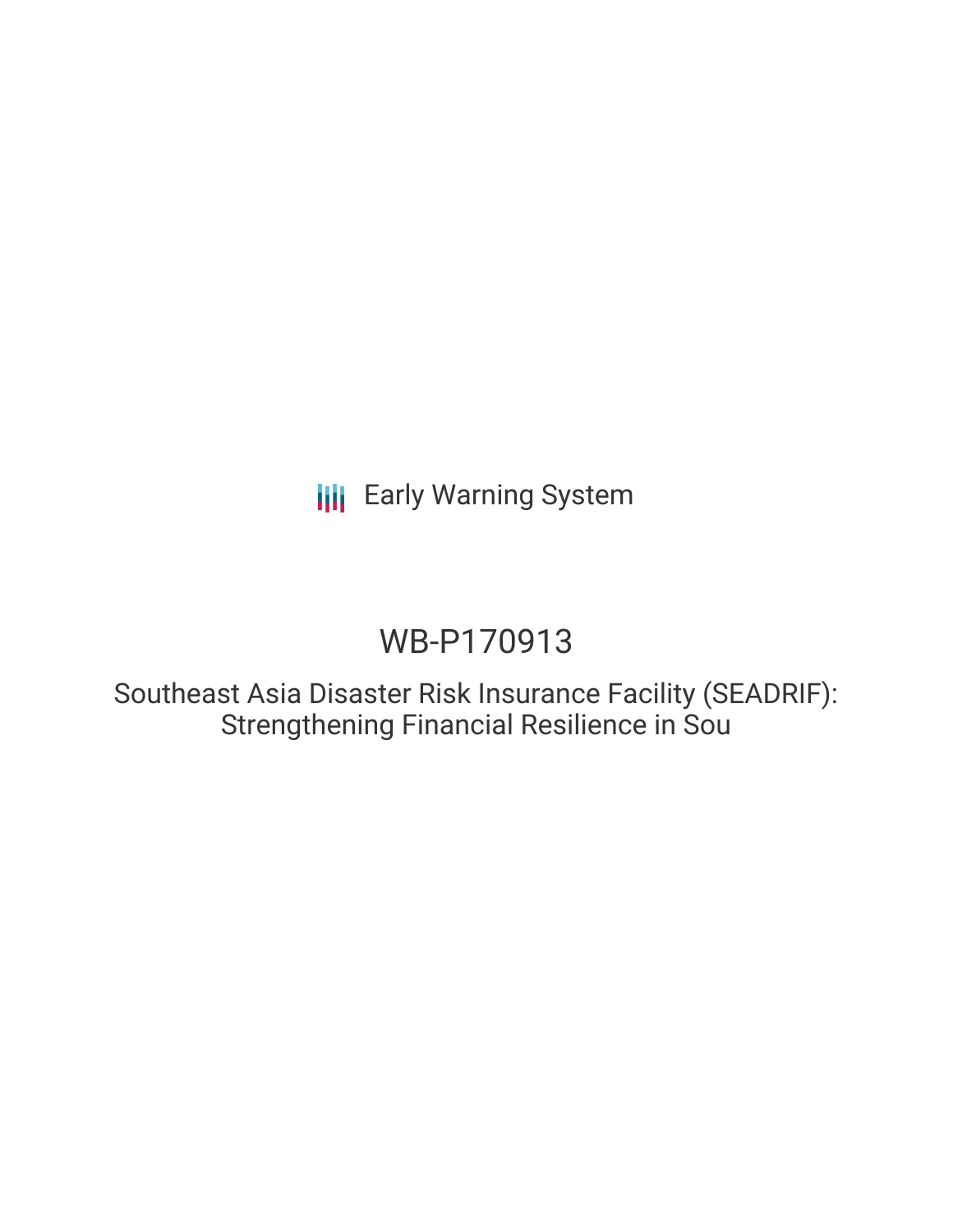

#### Early Warning System Southeast Asia Disaster Risk Insurance Facility (SEADRIF): Strengthening Financial Resilience in WB-P170913

Sou

| <b>Financial Institutions</b>  | World Bank (WB)        |
|--------------------------------|------------------------|
| <b>Status</b>                  | Proposed               |
| <b>Bank Risk Rating</b>        | B                      |
| <b>Borrower</b>                | <b>SEADRIF Trustee</b> |
| <b>Sectors</b>                 | Finance                |
| <b>Investment Type(s)</b>      | Fund                   |
| <b>Investment Amount (USD)</b> | \$11.00 million        |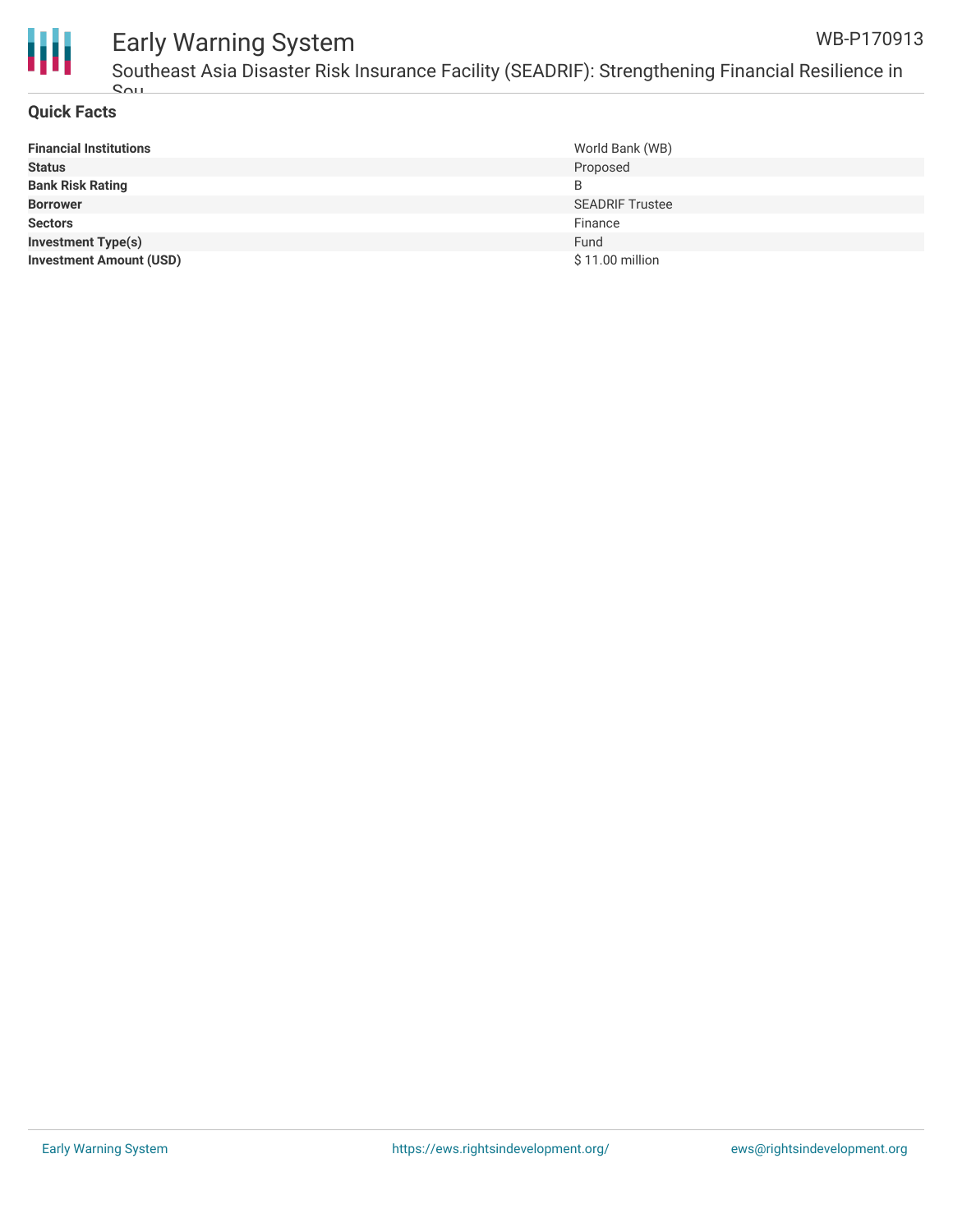



### Early Warning System Southeast Asia Disaster Risk Insurance Facility (SEADRIF): Strengthening Financial Resilience in

### **Project Description**

Sou

According to bank documents, the project development objective is to improve access to cost-effective, pre-arranged financing for responding to disasters in Southeast Asian countries.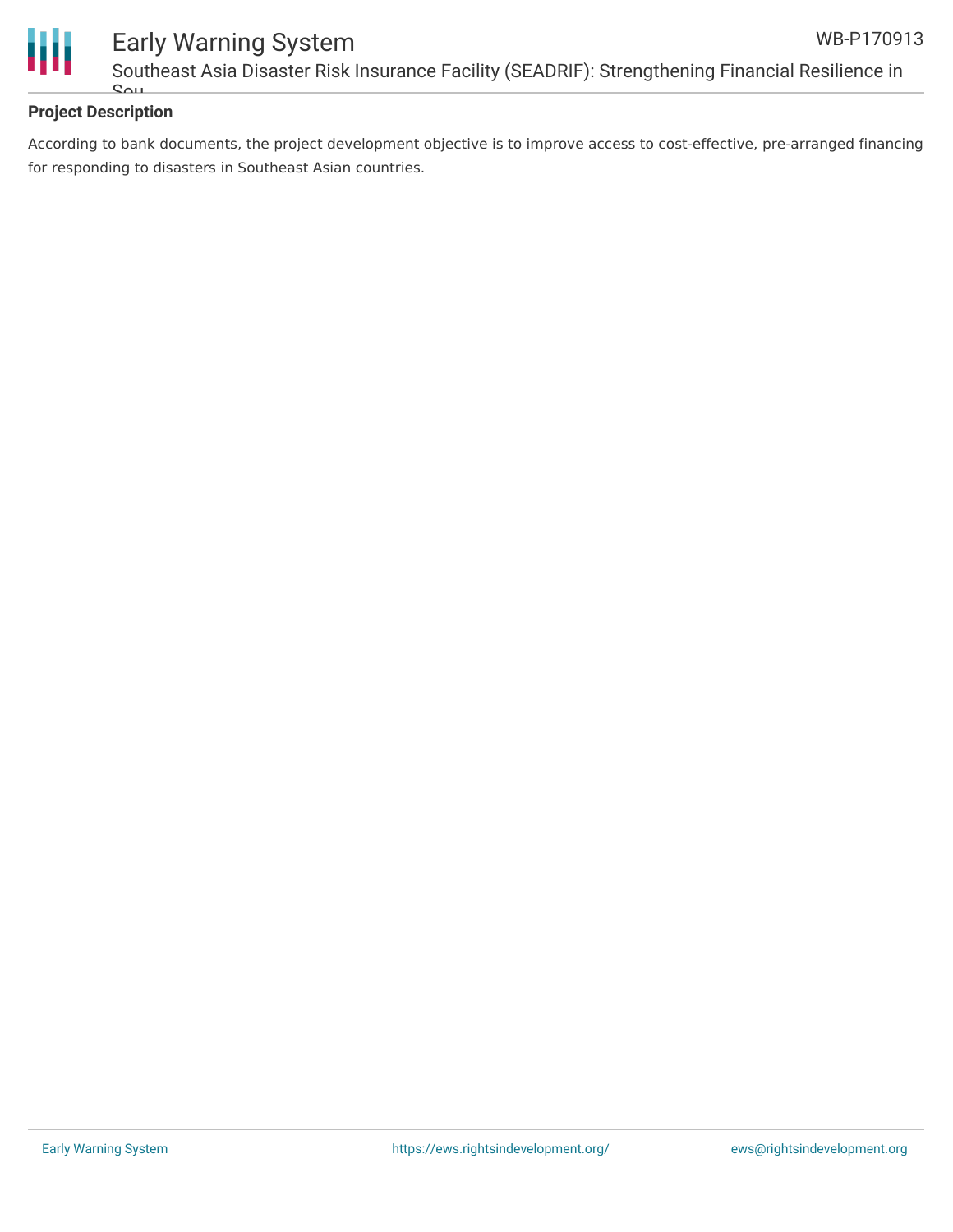

### Early Warning System

Southeast Asia Disaster Risk Insurance Facility (SEADRIF): Strengthening Financial Resilience in Sou

### **Investment Description**

World Bank (WB)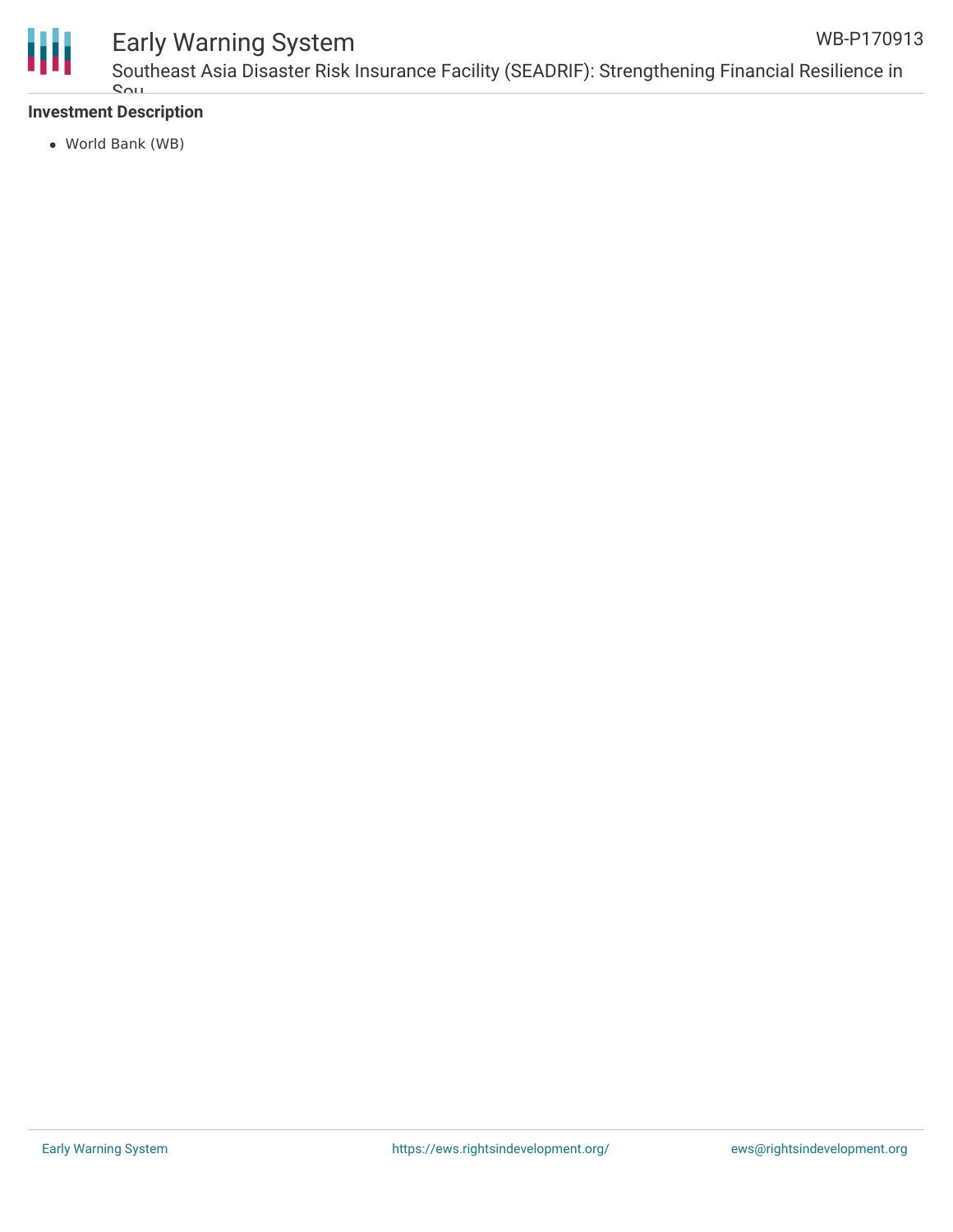

# ₩

### Early Warning System

Southeast Asia Disaster Risk Insurance Facility (SEADRIF): Strengthening Financial Resilience in Sou

| <b>Private Actor 1</b>   | <b>Private Actor</b><br>' Role | <b>Private Actor</b><br>Sector | <b>Relation</b> | <b>Private Actor 2</b>    | <b>Private Actor</b><br>2 Role | <b>Private Actor</b><br>2 Sector |
|--------------------------|--------------------------------|--------------------------------|-----------------|---------------------------|--------------------------------|----------------------------------|
| $\overline{\phantom{0}}$ | $\overline{\phantom{a}}$       | $\overline{\phantom{0}}$       | . .             | SEADRIF Insurance Company | Client                         | $\overline{\phantom{0}}$         |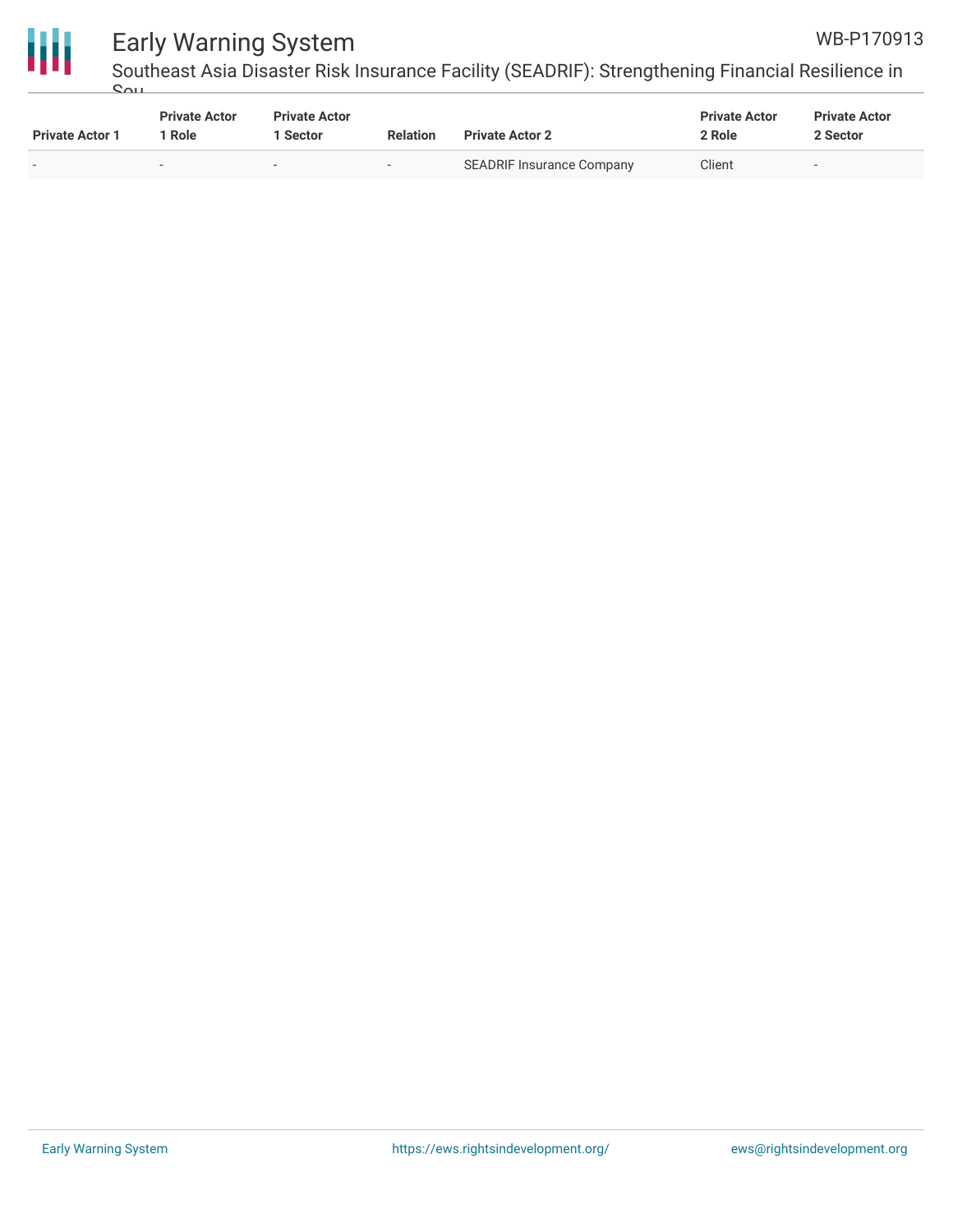

#### Early Warning System Southeast Asia Disaster Risk Insurance Facility (SEADRIF): Strengthening Financial Resilience in WB-P170913

### **Contact Information**

 $\mathbf{S}$ 

World Bank Alwaleed Fareed Alatabani, Hideaki Hamada, Thu Hang Vu Lead Financial Sector Specialist

Borrower/Client/Recipient SEADRIF Trustee Lauren Murphy Director & Resident Trust Manager [Lauren.Murphy@intertrustgroup.com](mailto:Lauren.Murphy@intertrustgroup.com)

Implementing Agencies SEADRIF Trustee Lauren Murphy, Director & Resident Trust Manager [Lauren.Murphy@intertrustgroup.com](mailto:Lauren.Murphy@intertrustgroup.com)

SEADRIF Insurance Company Lauren Murphy, Director & Resident Trust Manager Lauren.Murphy@intertrustgroup.com

#### **ACCOUNTABILITY MECHANISM OF WORLD BANK**

The World Bank Inspection Panel is the independent complaint mechanism and fact-finding body for people who believe they are likely to be, or have been, adversely affected by a World Bank-financed project. If you submit a complaint to the Inspection Panel, they may investigate to assess whether the World Bank is following its own policies and procedures for preventing harm to people or the environment. You can contact the Inspection Panel or submit a complaint by emailing ipanel@worldbank.org. You can learn more about the Inspection Panel and how to file a complaint at: http://ewebapps.worldbank.org/apps/ip/Pages/Home.aspx.